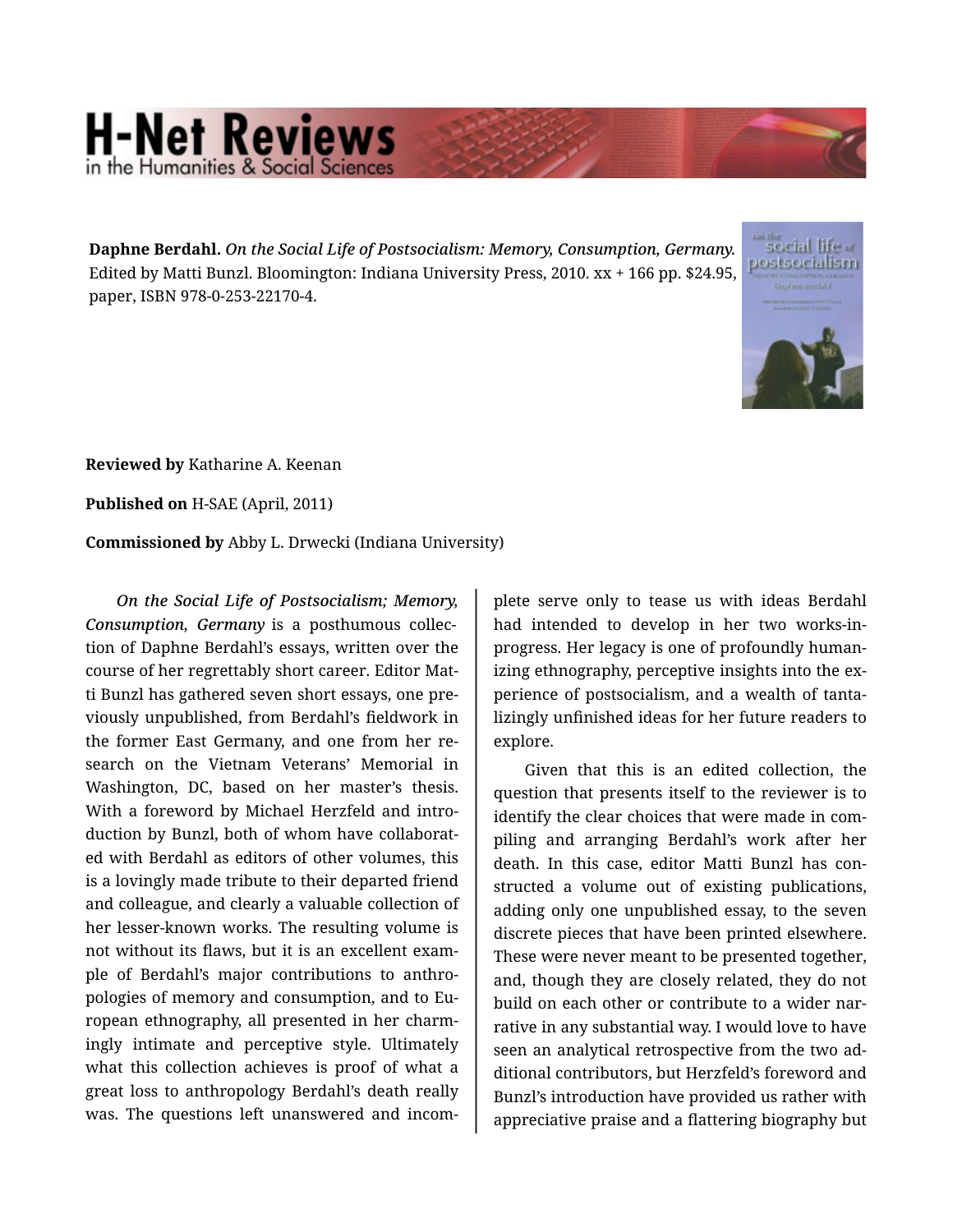little critical assessment of the work that follows. Usefully, the introduction provides the reader with context in the form of a chronology of Berdahl's trips to the field, showing how her theo‐ ries of "*ostalgie*," consumption, and memory shifted over time, as did her orientation toward East and West, present and past. Still, it is clear to the reader that the aim of this piece was not to evaluate Berdahl, but to honor her memory and articulate, through praise of her work, her teach‐ ing, and her friendship, how profoundly her loss is felt.

The chapters are arranged in three consecu‐ tive parts, reflecting the trajectory of her field sites: the memorial mall in Washington, DC; the village of Kella, on the East German border; and the East German city of Leipzig. This arrangement conveys a sense of familiarity with each field site, highlights the social and methodological differ‐ ences between village and city, and enables read‐ ers to settle in among the deeply human charac‐ ters that inhabit both places. "This organizational principle," writes Bunzl, "is also meant to under‐ line Daphne's unwavering commitment to ethnog‐ raphy" (p. xv). A more irritating aspect of this ar‐ rangement is that anecdotes from the field are re‐ peated almost verbatim in several chapters. This is not uncommon in academic writing, though ob‐ vious redundancies are usually removed if simi‐ lar pieces are to be published together. Bunzl writes, "The encounter of such redundancies seems a minor price to pay for the reward of reading Daphne's beautifully crafted essays and the ability to appreciate them in the context of her scholarship at large" (p. xx), but the effect of their constant iteration is to obliterate any overarching thematic narrative, and to make it difficult to read the book from cover to cover. Even though Berdahl addresses different themes, after reading the section on Kella, I felt as if I had read the same (excellent) essay four times. Consequently, this book does not work as a single, unified text that is developed throughout; it does not fully showcase the evolution of Berdahl's ideas over time, as the

introduction suggests. Rather it is an assemblage of distinct but related articles, all in the same state of completion.

My disappointment with this collection is all the greater because these short ethnographies are such gifts. They are engaging, insightful, and teachable. Both Berdahl and her informants come across as relatable and sympathetic characters, and a reading of any one of these essays will facil‐ itate a deeper understanding of memory, con‐ sumption, and postsocialist Germany.

Having lived in Dresden, another East Ger‐ man city, for about two years in the early 2000s, I recognize the experiences of my friends, col‐ leagues, and teachers in Berdahl's generous and expertly crafted representations of the *Wende*, (meaning "the turn," the German name for the pe‐ riod of transition to capitalism and reunification, p. 35). The postsocialist experience in the former German Democratic Republic (GDR), was charac‐ terized by a sudden and extreme loss of security and confidence in one's national ideology, in "Ger‐ man" citizenship and East-West co-evalness, and even in that bedrock of communist identity, one's labor. As discussed in "The Spirit of Capitalism and the Boundaries of Citizenship," and "Con‐ sumer Rites," the Wende paradoxically paired the influx of West German goods and rush to capital‐ ize on newly opened markets in the East, with the sudden collapse of East-German business and in‐ dustry, and the lack of East German consumer power. A marked inequality emerged between West and East German citizens in terms of their buying power, their cultural competence as con‐ sumers (p. 34), and as "winners" and "losers" of the Wende (p. 94). One of Berdahl's informants perfectly captures an attitude that I heard often while living in Dresden: "Unemployment is for our understanding the worst thing there is. We were all raised to be socialists, and we were taught that work is what separates humans from animals. That is what we learned. Suddenly to be without work is unthinkable for us" (p. 53, also p.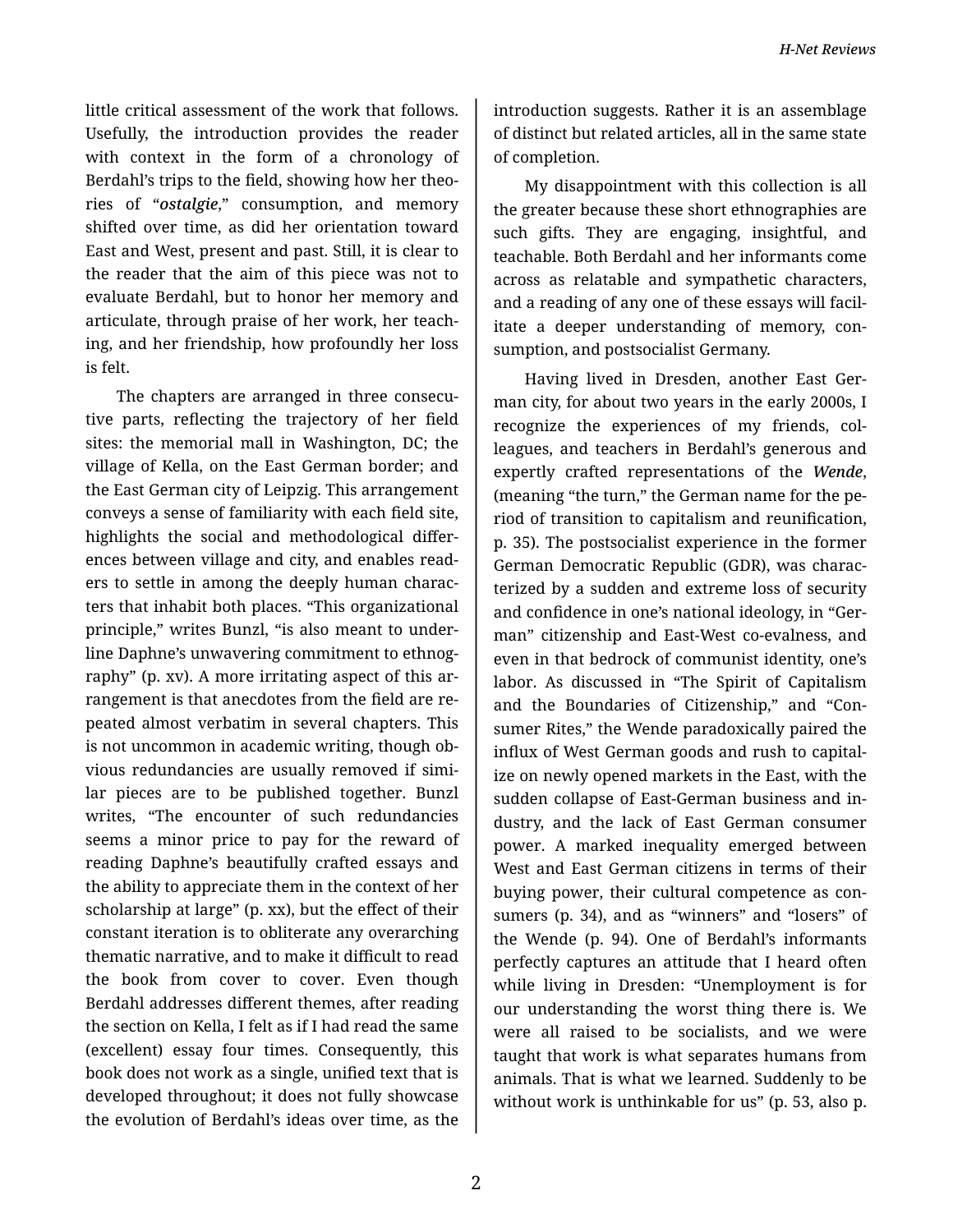95). While the history books teach us that the economic collapse of the East German state led to the reunification of Germany and the "triumph of capitalism," Berdahl artfully illustrates the human consequences of that transition: "feelings of pro‐ found loss, longing, and displacement in a period of intense social discord" (p. 131).

But along with this anxiety, Berdahl also de‐ scribes the incredibly creative and resourceful phenomenon of "*Ostalgie,*" (a German neologism meaning nostalgia for the East). Far from being merely a feeling of identification with and longing for the GDR, Ostalgie was and is a productive force, which has gone through three distinct phas‐ es, identified by Berdahl in "(N)ostalgia for the Present," "Consumer Rites," and "Goodbye Lenin, Aufwiedersehen GDR." Initially Ostalgie appeared in unnamed acts of minor resistance: the women of Kella donning their smocks in defiance of West German fashion, the friend who proudly parked her GDR-made "Trabi" next to her West German relative's "68,000 DM Mercedes" (p. 43), and other choices favoring Eastern products over Western ones. These choices re-instilled value and pride in East German labor and production (even though many East German companies had been bought out by Westerners), through the structures of the capitalist market. But these choices also recalled pride and patriotism for "an East Germany that never existed" (p. 44). In its second incarnation Ostalgie mobilized the capitalist market to vali‐ date and re-narrate the daily experience of East German life. The mass marketing of GDR-themed products, the creation of Ost-Discos, retro bars and beers, and the "museumification" of East Ger‐ man life each represented different ways of re‐ membering the GDR past. Berdahl writes, "Ostal‐ gie, then, does not entail an identification with the former GDR state, but rather an identification with different forms of oppositional solidarity and collective memory" (p. 56). In its final form Ostal‐ gie morphed into reflexive commentary, "domi‐ nated by a certain cynicism, irony, and parody" (p. 131). The hit film *Goodbye, Lenin!* (2003) and

3

new-but-retro GDR-themed products, now reclas‐ sified as "kitsch" or "camp," seemed to "celebrate and naturalize capitalism as the inevitable out‐ come of socialism's demise" (p. 131), but not with‐ out that touch of nostalgic love for what is gone. Against the overwhelming influx of Western capi‐ talism, Ostalgie was an adaptive process that demonstrated the dignity, ingenuity, and indepen‐ dence of East Germans who made the transition to capitalism on their own terms.

One valuable aspect of Berdahl's work, which has not been emphasized in this text, is her acute focus on the materiality of memory. In each of her essays on memory and nostalgia, particularly "Voices at the Wall," Berdahl explores the con‐ structions of social memory through specific ob‐ jects: the Vietnam Veteran's Memorial, the carved names on the glossy wall's surface, and the physi‐ cal offerings left by visitors to the monument. Berdahl carefully considers the physical and vis‐ ual impact of these objects as influential aspects in the negotiations of collective memory and his‐ torical narrative that take place at the site of the memorial. The wall's singular characteristics, from the controversy over its construction to its magnetism for object offerings, make it a site unique among other monuments: "It is a contest‐ ed site where memory, biography, and personal histories call attention to, challenge, and resist unified and traditional versions of American iden‐ tity and government, thereby reflecting as well as constructing a diversified and skeptical sense of national identity" (p. 25). Although it does not ap‐ pear to be one of Berdahl's theoretical aims, she has deliberately complicated the relationship of humans and their things, de-centering the role of human intention in the construction of social memory. The result is a much more nuanced un‐ derstanding of the presence and importance of the memorial in the construction of a historical narrative about the Vietnam War. As with the consideration she gives to GDR-made and GDRthemed products in the construction of GDR mem‐ ories during and after the Wende, Berdahl's work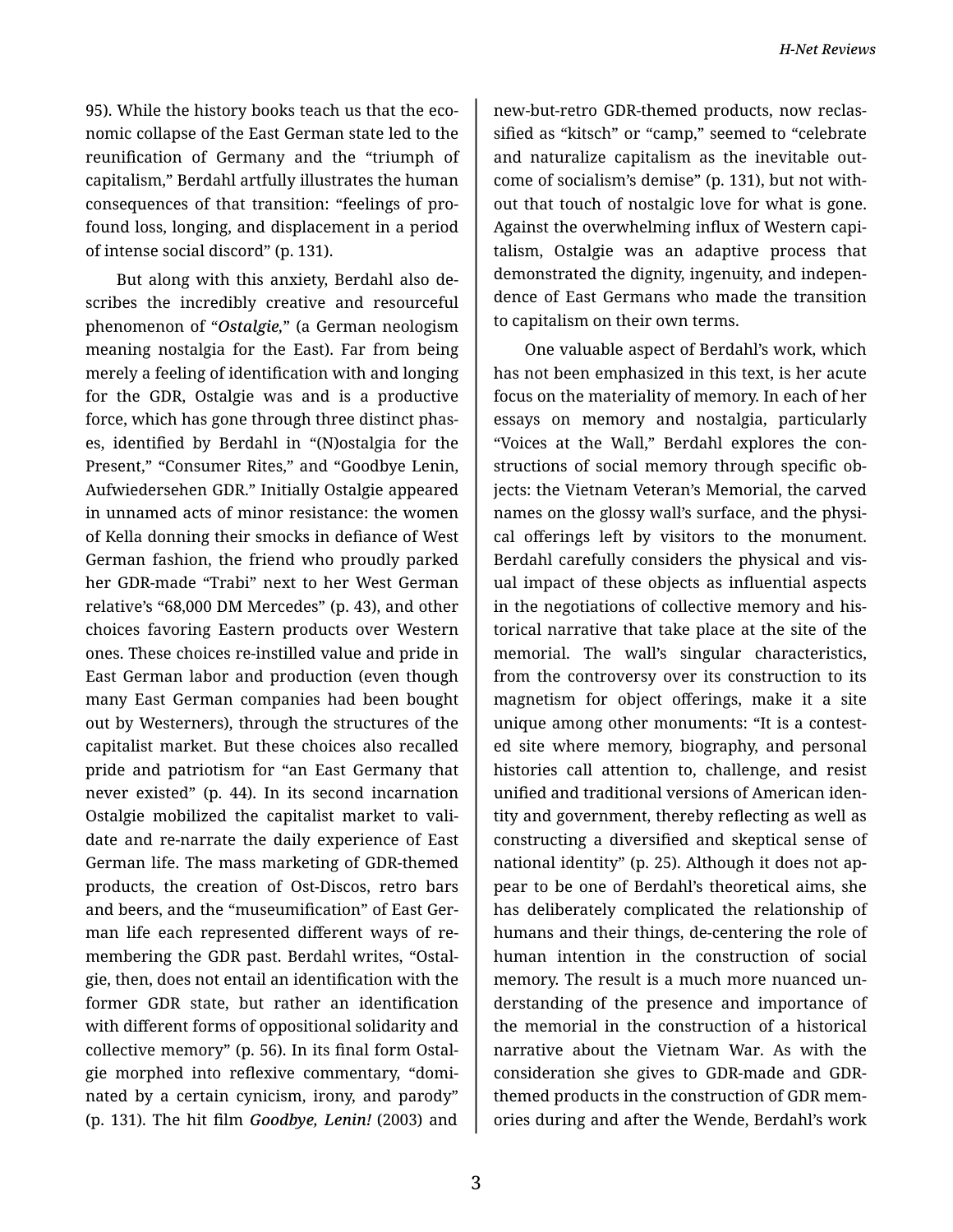*H-Net Reviews*

on the wall recognizes that objects are not merely the bearers of memory, but also the bricks in their foundation, placing her deservedly among the likes of Daniel Miller, Bill Brown, and other im‐ portant contributors to materiality studies.[1]

Among all the essays, "Mixed Devotions" is a special treasure. In this intensely personal account, in which she calls upon the emotional weight of her mother's battle with cancer to dis‐ cuss her reaction to her friend and informant's bout with a similar illness, Berdahl displays both her fallibility and her deep humanity as a re‐ searcher. Judgment distorted by her generous car‐ ing for her friend, Berdahl admits to reproducing, through her pushy attempts to help, the same East-West inequality that her friends and infor‐ mants in Kella so resented in West Germans. Rec‐ ognizing this, and her displaced anger at the loss of her own mother, Berdahl parlays her experi‐ ence into several teachable moments, from the role of the church in postsocialist social life, to the challenges of ethnography in Europe, and the na‐ ture of her friendship with her informants. Her revelations about her dual insider/outsider status and the cultural distance in between make this particular essay a must read for any student of anthropology.

Finally, for those hoping to see a glimpse of her unpublished work, the essay "Local Hero, Na‐ tional Crook" outlines the cultural perceptions of the East German entrepreneur, Jürgen Schneider, who had invested heavily in the redevelopment of East German properties, while defrauding West German banks. A modern folk hero, his adven‐ tures in fraudulent philanthropy provide the per‐ fect example to contextualize the terms and con‐ ditions set by East Germans on their transition to a capitalist ideology, and the re-inscription of their national boundaries and identities.

This collection is an excellent introduction to Daphne Berdahl's generous and insightful ethnog‐ raphy; it will appeal to students of Germany, post‐ socialist studies, materiality studies, and the an‐

thropology of memory, and to undergraduate-lev‐ el instructors. While fans of her work may enjoy the convenience of having Berdahl's essays, in‐ cluding one previously unpublished, together in the same tome, the fact remains that the individu‐ al pieces do not cohere into a single readable text. Potential readers must consider whether the ac‐ cessibility and new offerings in this volume weigh heavily enough in favor of purchasing it--rather than just downloading its contents piecemeal from online journal archives. Regardless, Berdahl's work does not disappoint, and her read‐ ers will be rewarded by her perceptive research, skillful prose, and humanizing insights. Bunzl and Herzfeld, whose introduction and foreword con‐ textualize her life and work, have done a great service to their dearly departed friend, and to Berdahl's many readers, who have them to thank for this valuable collection.

## Note

[1]. Daniel Miller, ed., *Materiality* (Durham: Duke University Press, 2005); Bill Brown, ed., *Things* (Chicago: University of Chicago Press, 2004).